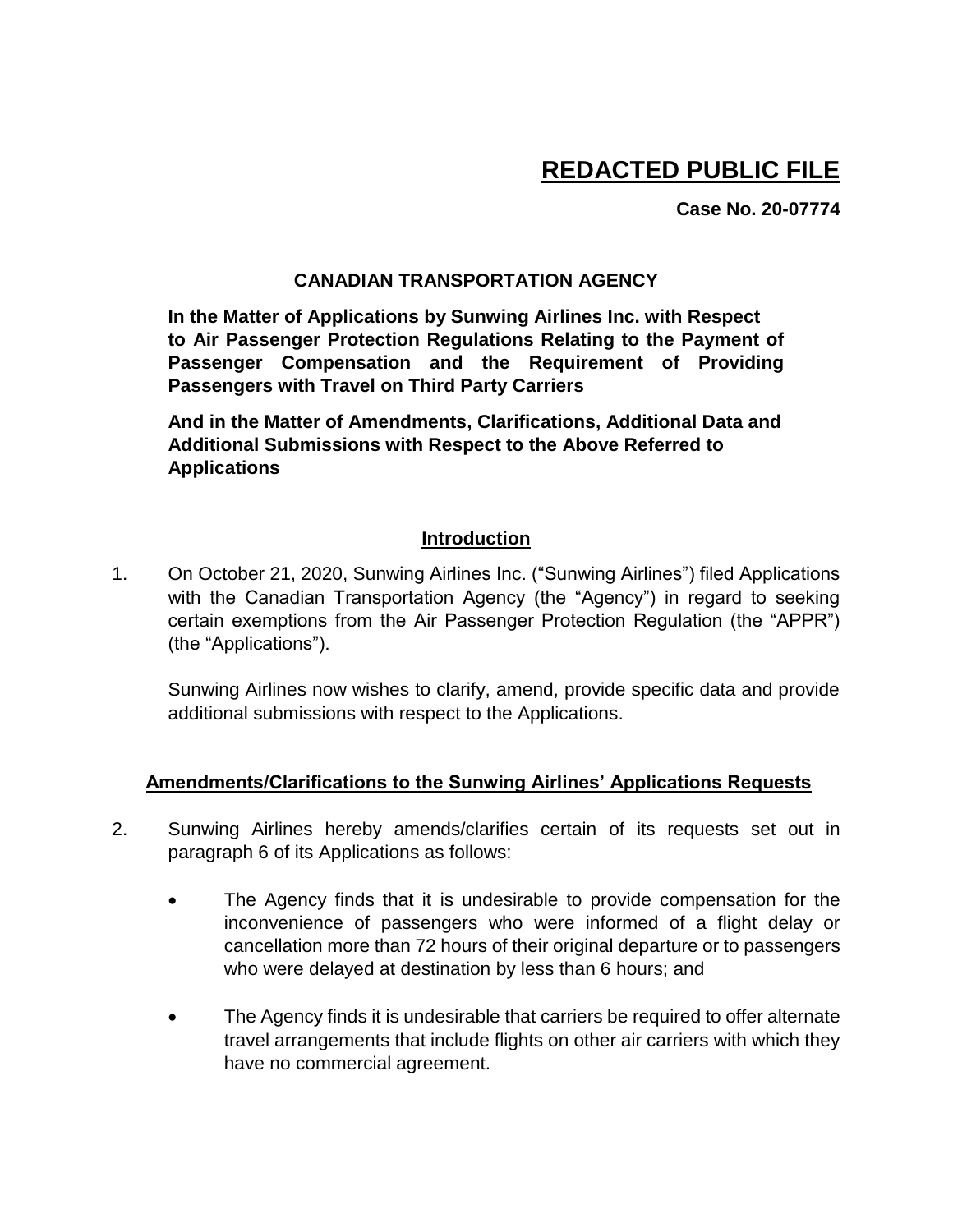No change is being made with respect to its request that the period of time of Determination 122 be extended from October 28, 2020 to March 31, 2021.

# **Additional Data**

3. Attached hereto is additional data information.

## **Additional Submissions**

- 4. Having regard to the additional data attached hereto, Sunwing Airlines further submits as follows:
	- The resumption of its limited scheduled services on November 6, 2020 is not anticipated in break even before at the earliest;
	- As a result of the necessity to terminate its scheduled services during the period March 23, 2020 to November 6, 2020, no scheduled passengers were carried as opposed to a total of scheduled passengers during the same period of time in 2019;
	- It is not anticipated that its scheduled passenger volumes on its limited scheduled services will reach the volumes carried during the same period of time in 2019-2020 prior to ; and
	- The total number of Sunwing Travel Group employees in Canada has been reduced from approximately beople to people, a reduction of approximately . As of March 31, 2021, it is anticipated that the Sunwing Travel Group employees in Canada will increase substantially;

All of the increases in passenger volumes and employee volumes between November 6, 2020 and March 31, 2021 are contingent upon the granting of its Applications.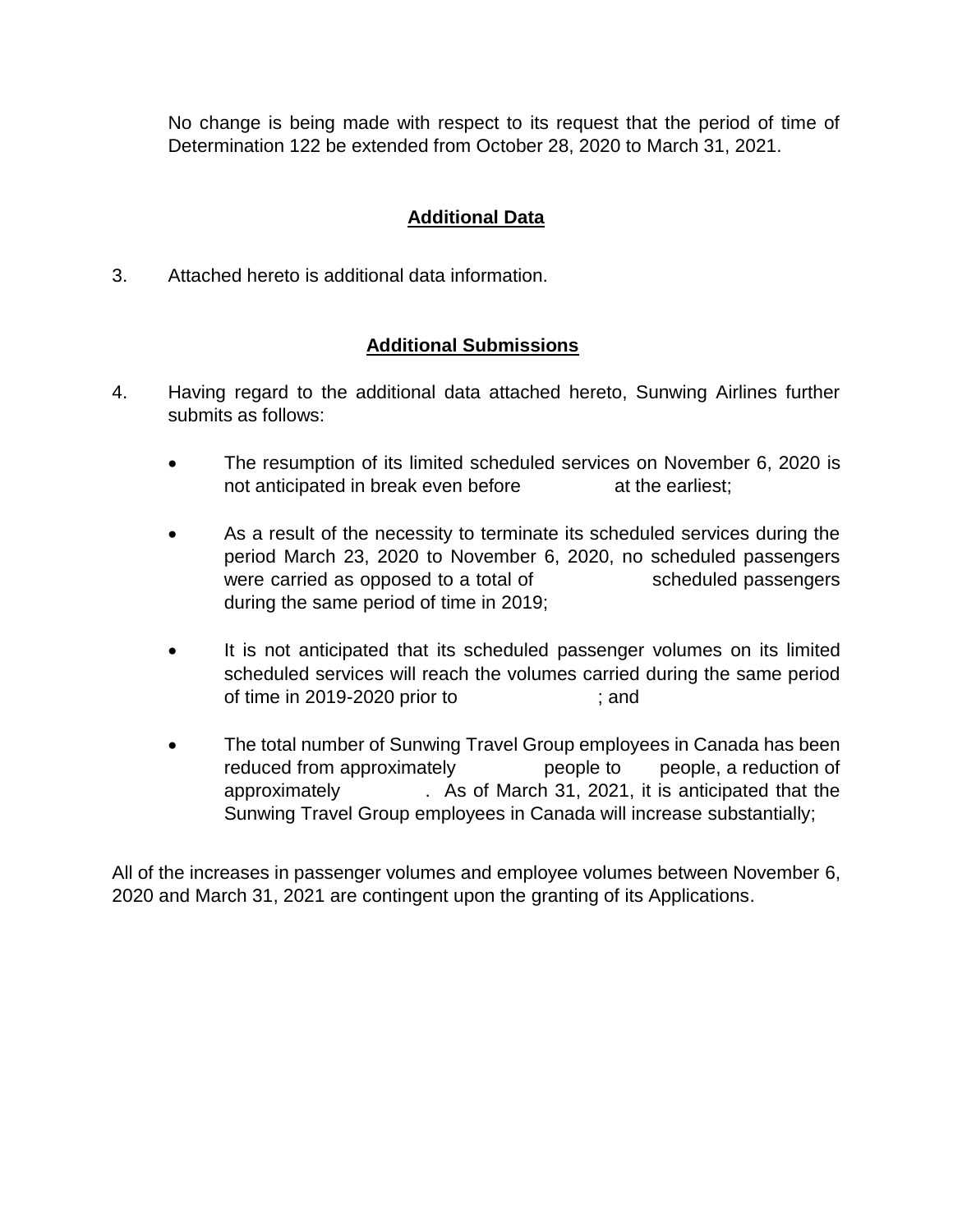DATED at Toronto, this 20th day of November, 2020.

SUNWING AIRLINES INC. By its solicitor Edwin T. Nobbs, Q.C. Professional Corporation 181 University Avenue Suite 2200 Toronto, ON, M5H 3M7

Per: \_\_\_\_\_\_\_\_\_\_\_\_\_\_\_\_\_\_\_\_\_\_\_\_\_\_\_\_\_\_

Edwin T. Nobbs, Q.C.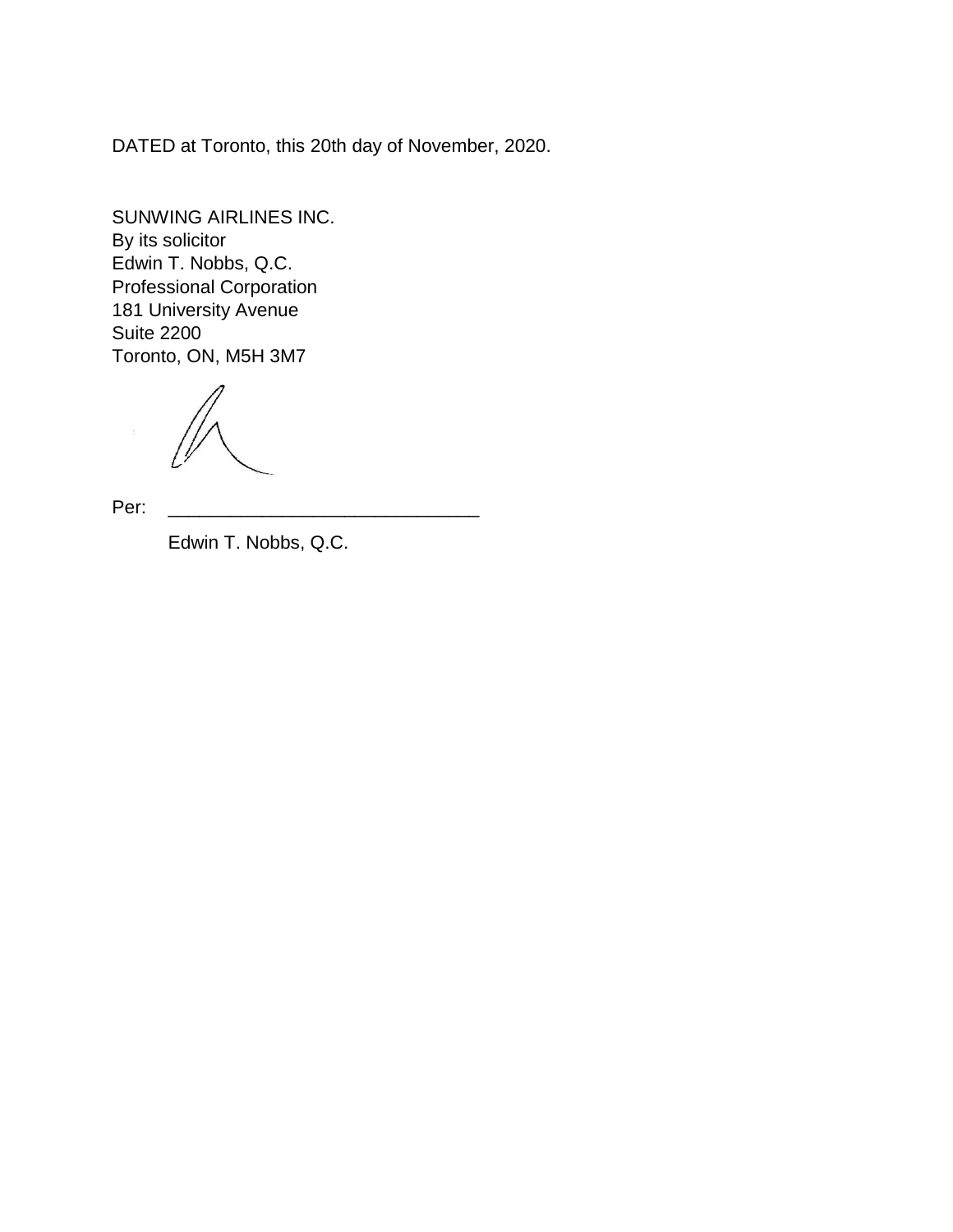# **ADDITIONAL DATA APPENDIX**

## **2019 General Information**

1. It should be noted that the Sunwing scheduled services during the months July, August and September of 2019 experienced substantial disruptions as a result of the MAX grounding.

Sunwing Airlines had planned to operate a total of scheduled flights during the above period using MAX aircraft and B737-800 aircraft.

As a result of the MAX grounding, Sunwing Airlines only operated scheduled flights, a large number of which being operated through the use of wet leased aircraft. The wet leased aircraft consisted both of B737-800 aircraft along with other types of aircraft having a smaller capacity than that of the B737-800.

2. Details of planned versus operated flights are set out below.

**Month Flights Planned Flights Operated**

July August September

3. No flights were cancelled between 3 – 14 days of scheduled departure. All cancellations occurred approximately 25 days prior to the scheduled date of departure.

# **2020 General Information**

4. No scheduled flights were operated during the months of July, August and September, 2020 due to the COVID-19 pandemic.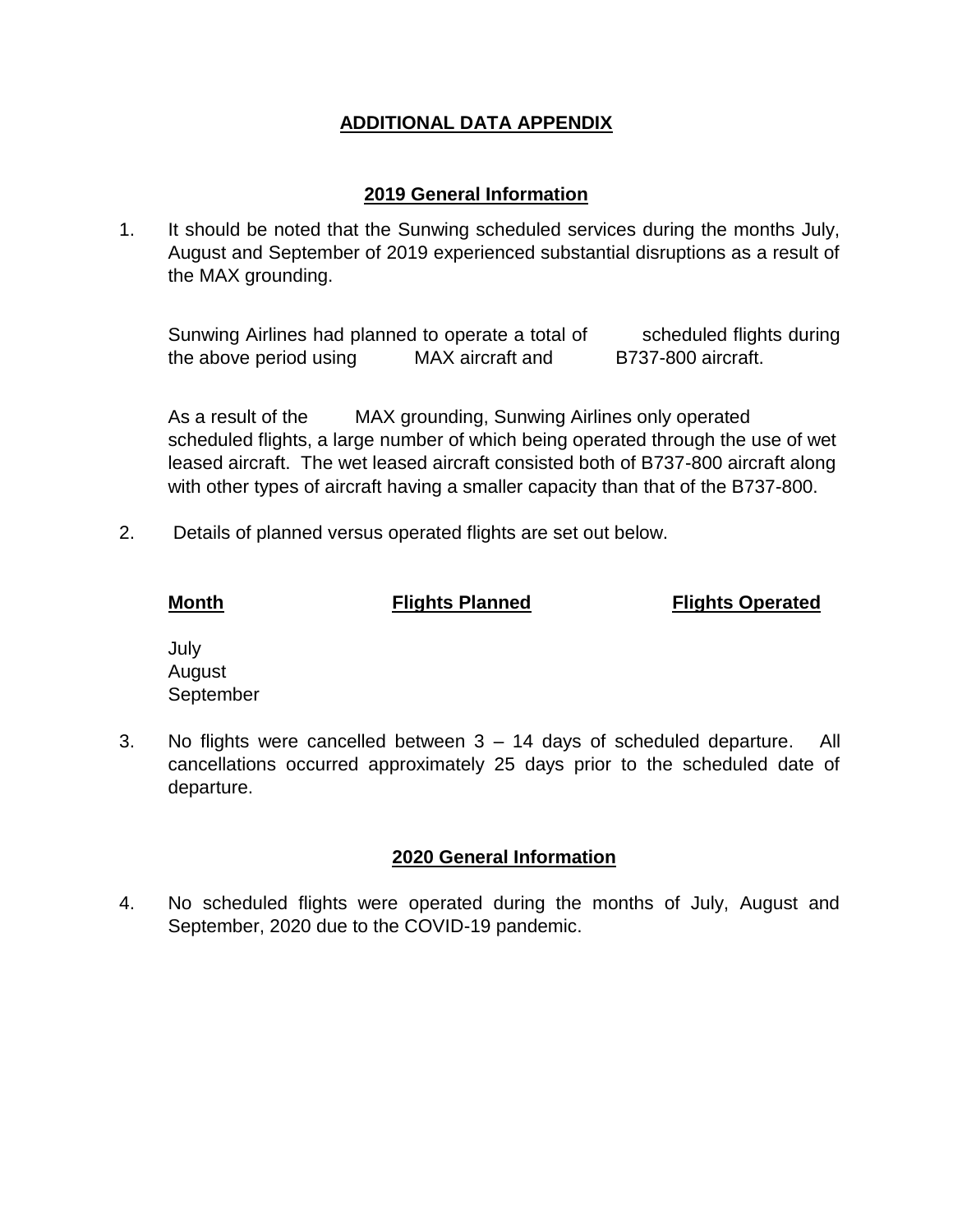# **2019 Flight Cancellations Due to Low Demand and Due to Passenger Cancellations**

5. Details of flight cancellations due to. low load factors are set out below.

### **Month Flights**

July

August

September

All flight cancellations were due to the MAX grounding.

6. Details of the number of passengers who booked within a period of 3 – 14 days prior to the scheduled departure date are set out below.

# **Month Number of Passengers**

July

August

September

7. Details of passengers who cancelled within a period of  $3 - 14$  days prior to the scheduled departure date are set out below.

# **Month Number of Passengers**

July August September